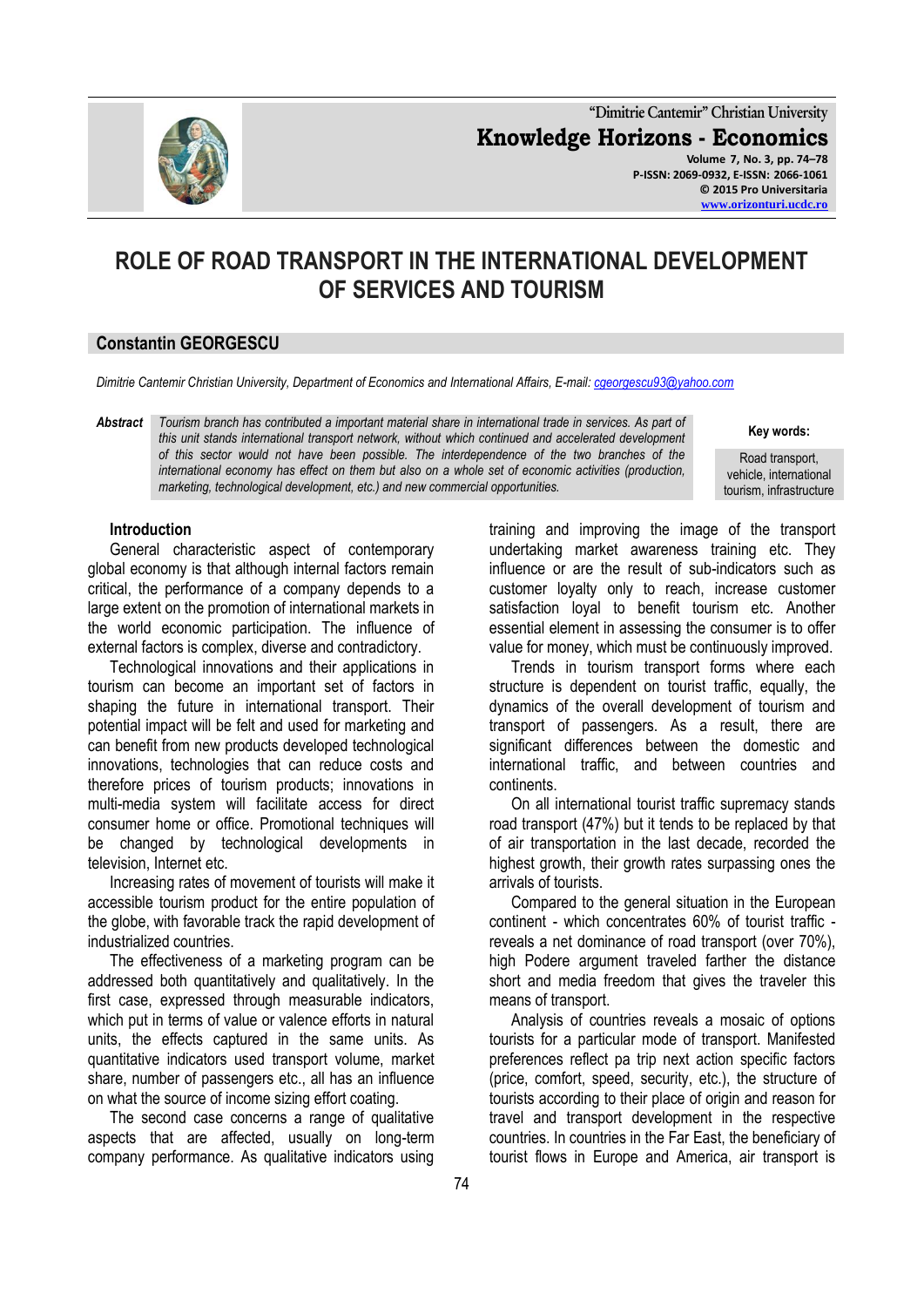used by 90%. In countries like the UK, Belgium, Netherlands, Denmark, location and development of naval transport 858h71i be found in proportion to their importance in tourist traffic structure of European countries, among them France, Italy, Spain enroll in specific to the general trend dominance of road transport

Considered in terms of its economic content, the transport activity is the means by which facilitates the exchange of goods and movement of people, unlike the movement of thought (carriage of mail, fax, telephone transmissions), transport is subject to other rules.

Development, diversification and modernization of transport were determined to extend and intensify the production and circulation of goods.

### **Object of transport activity**

Production of an undertaking is served not only for domestic transport, but transport carrying its external relations with the other businesses and the entire national economy. This role is fulfilled by public transports, containing it: rail, river and sea, road, air transport and passenger transport. The latter serves the production process by moving workers to and from work.

The importance of transport is not only the function they have in national socio-economic development of complex but important role exerted gain in relations between states. The international transport is the means material underlying economic relations with the other countries. These continuous production process within the world economic and technical-economic system is a complex through which a part of the social product is made in foreign markets in exchange for goods necessary national economy, contributing to changes in structure, quality and quantity gross domestic product, gross national product and net national product.

### **Peculiarities of the production process in transport**

Transport has a number of features:

Shipments of goods are an economic activity taking place both in production and in the movement of goods. It consists of: inland transport is carried through movement of raw materials, labor from production department to another, so the activities in the production and commercial transport appearing as a continuation of the production activity in the sphere of circulation.

The result of productive work in transport constitutes a new product, a commodity, but a benefit. Transport in itself cannot be stored, consumed immediately at the time of production. It stores but need transport.

Transport of passengers and goods differ substantially from one another, meaning that passenger transport is characterized by return currents purpose of travel, that are generally balanced activities, while the transport of goods there, equally, such equality, because the volumes transported in both directions, most often, is not identical. Changes in passenger traffic are influenced by mass phenomena characterized by a high probability (holidays, vacations, holidays), while the transport of goods these factors have an influence reduced.

Shipments are activities that take place on large areas, by hundreds and even thousands of separate units, geographically distant from each other, but closely related.

Transport activity is, in general, a continuous activity which in most cases is an activity day and night, both on weekdays and in the holidays, but discontinuous intensity, intermittent, reason for they yield is variable.

Road performs the movement of goods and people into space using transport vehicles that are propelled. Auto transport is a series of advantages compared to other modes of freight, msking directly from the production site to the destination, removing the cargo shipment (ex.: in and out of cars and transportation to and from the railway station). This is a great saving of expenses, transportation is very suitable especially transshipment goods that do not support. Using a cheap package this kind of transport is an important source of savings. Also, auto transport is performed with a commercial speed (over 50km/h). The turnover of the vehicles is less than about 50% of the railway carriage: a racing car makes about 3 per month, while only 1.5 racing rail wagons made monthly. Customs formalities are for vehicles, simpler, which contribute to a rapid transport.

Auto transport is also very suitable transportation to foreign markets, especially perishable goods. These perishable goods transported by car, is 1-2%, while the railway, this percentage is higher -10%. Using auto refrigerating to transport perishable goods removes the stationary due to the need to supply ice, knowing that the peak days of actual export, international expedition can supply only with great difficulty with ice-cooling wagons at border, which means delaying traffic damage foreign trade and border congestion railway stations.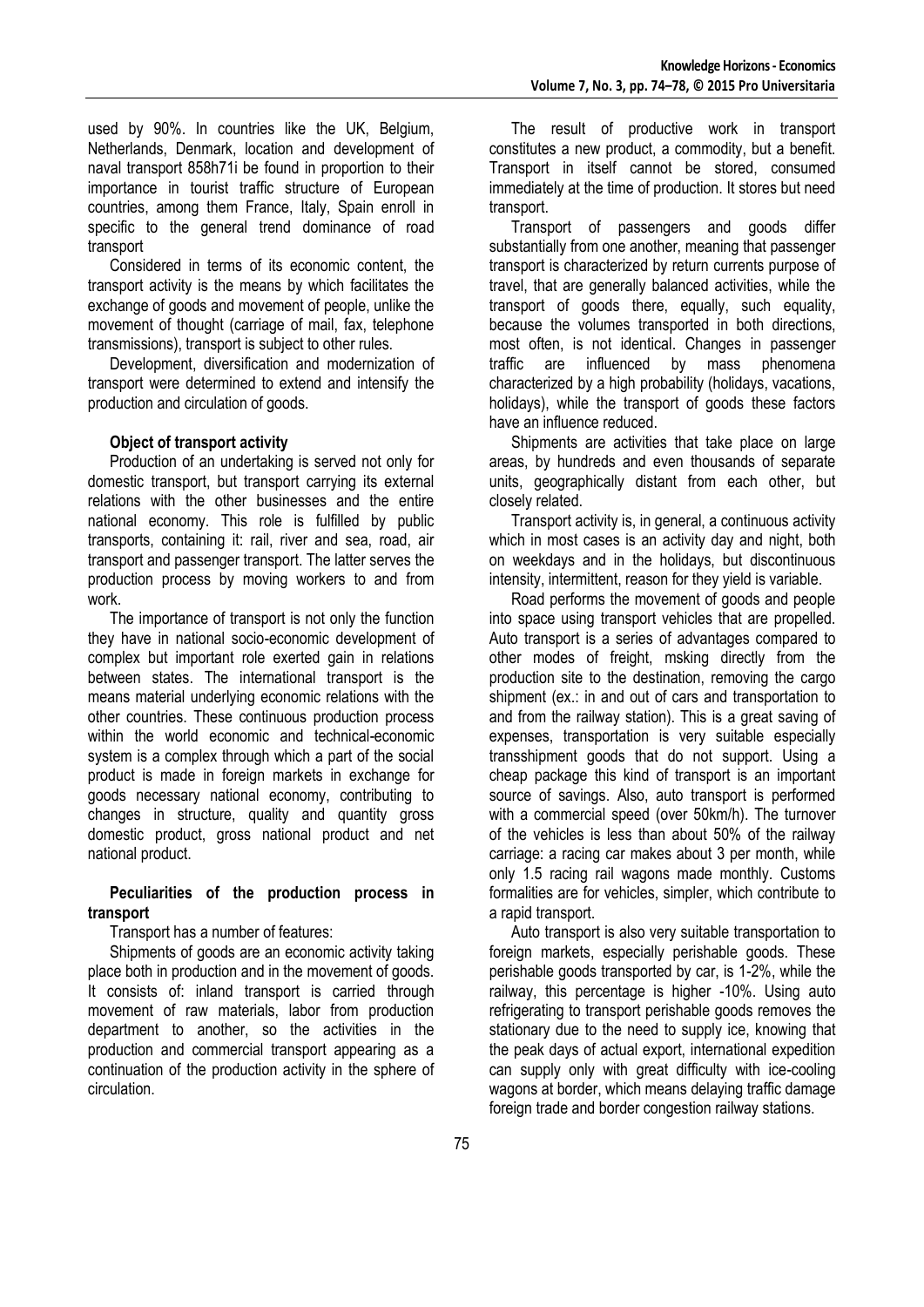Road transport plays an important tourist travel market, both domestic and international. Moving from place of residence to the chosen destination for holidays and making tourist trips visited areas is achieved in a significant proportion, the forms of road transport, which in our time have become mass transport.

Indispensable component of economic activity and social life, road transport or car, containing the technical and material elements that are grouped into two categories that provide good performance of this type of transport: active fleet of vehicles, road network, roads and motorways.

The car is the main means of road transport, represented by any vehicle that can travel on land arranged or not, by its own means, the end is equipped with an engine that produces energy source for propulsion.

### **Road transport companies**

Road, according to the executor transport and public transport are classified transport oneself. Public transport operators are companies that have as main public road transport activity, invoices and records revenue from transport.

Government Ordinance no.44/1997 on road transport as amended by Order 73/1998 defines public transport as "public road transport is performed under contract, paid by road transport operators, licensee obtained by this ordinance having the object of road and who own or lease road vehicles, regardless of their carrying capacity."

Bus station, parking and stations for passenger access and egress are public goods, regardless of whose property they are and access to them is discriminatory. For public passenger road transport by regular services in international traffic carried by scheduled all ends of line and stop the transit stations are set in bus stations, this provision is valid for national transport public regular services in localities where there bus stations.

Tourist transport in domestic or international traffic or public transport of persons in international traffic shall be made only with coaches and buses are classified by stars and categories, depending on the technical, safety and comfort.

To make public road transport, road transport operators must be registered in the Register of road transport operators, given by the competent authority.

In terms of road Romania has several short stretches highways such as Bucharest-Pitesti, Bucharest-Constanta-Constanta, Bucharest-Ploiesti,

Gilău-Turzii, belt Sibiu and other sectors partially completed.

According to data presented in the Road map of Romania made public in July 2013, the country recorded a motorway density index of 8.9, while it is considered that the benchmark/average EU-27 is 100, 0.

If our country holds the main road public or 70-75% in both the arrivals, departures and in that of tourists, due to the large share 60-70% of tourist exchanges with neighboring countries, the convenience offered of these funds appropriated distance and not least, the growth of sensitive population endowment with cars. Rail means are used in other countries more than 12-15% due to price and accessibility sustained a good development of the railway network. Air assets are required in much lesser extent compared to the world average and compared to other countries and are agreed in principal foreign tourists who visit us.

## **International trade in services in transport**

International trade in services include a wide variety of economic activities (with coverage limitations and possibilities of comparison from banking and insurance, transport, telecommunications, tourism and professional services (consulting, accounting, legal etc.) and ending with movement of labor across national borders in order to provide the services.

The structure of international trade in services is dominated by the category "international tourism" this very important. In a value according to the latest available statistics, international trade in services is made at a rate of 40.6% of "international tourism", 33.7% of "transport services" and 6.9% "passenger transport services"

Depending on where in the world economic benefit service there are two distinct categories of international services: services provided beyond the border of the provider country (international transport of passengers and freight, international telecommunications etc.) and services rendered to the customs territory of the provider country (international tourism, port and airport services, transit etc.)

Trends and road transport services offer it differentiates the two main categories that means: buses - minibuses and cars, subdivided, according to property, non-commercial sector (private property of tourists) and the commercial (property of the organizers of tourism or transport enterprises).

Tourist transport is characterized by a variable intensity traffic caused by specific seasonal demands of tourists and the diversity of routes traveled. They are made mainly using motorized means of transport,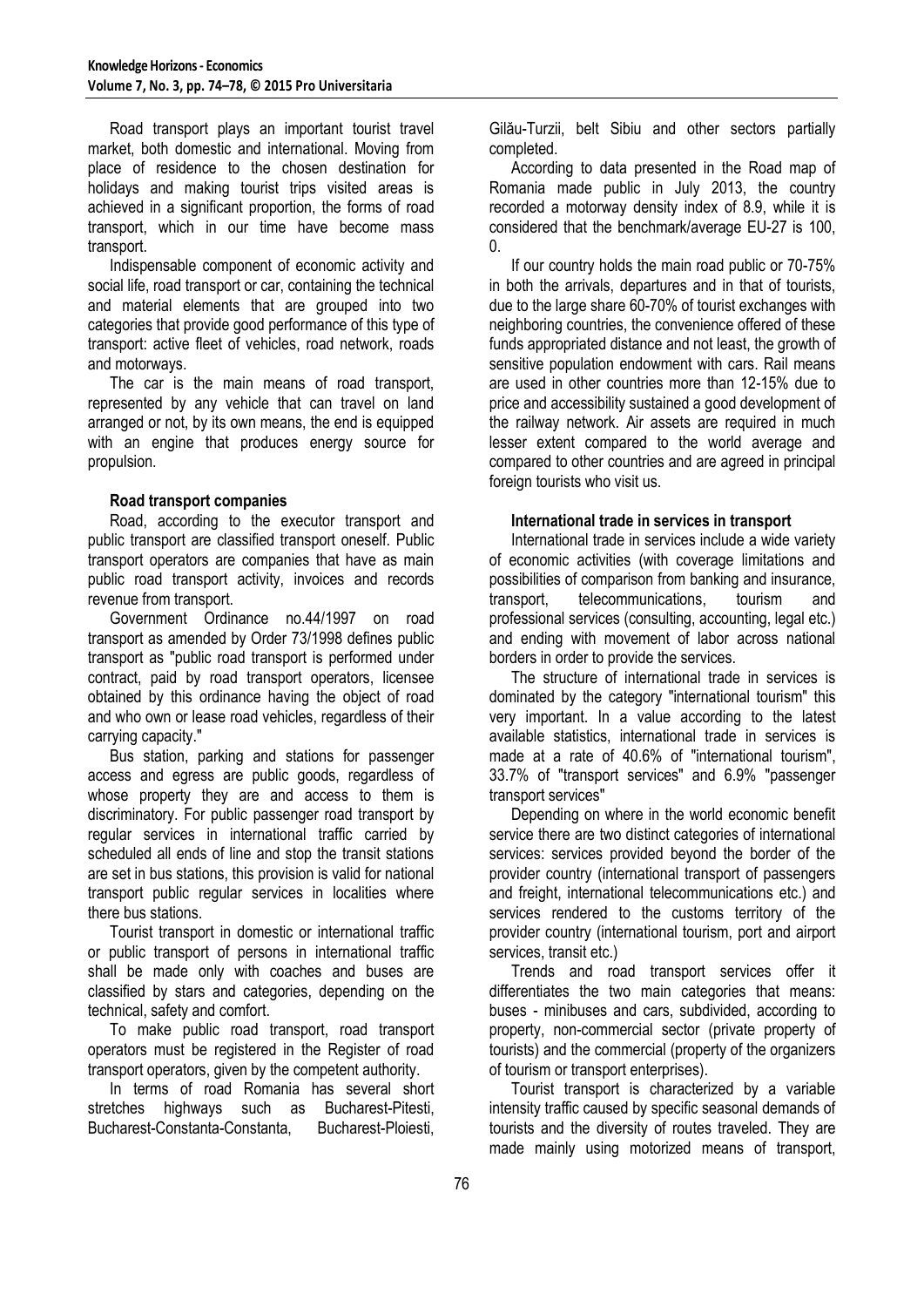including the largest share is held by coaches, minibuses and cars.

Buses and minibuses are used with priority in organized forms of tourism, collective transport are designed and and/or tour organizers administration (transportation companies, travel agencies and tour operators). For road transport, tourists can use, to an extent determined and public transport services for general use (e.g. urban, interurban passenger transport etc.).

The vehicles used for tourist trips can be personal property or property tour organizers or of specialized transport companies are hired for a period of international and domestic tourists, with or without driver (in the "Rent a car"). For the purposes of rapidity, convenience and attractiveness of travelers (with free choice of different routes to arrivals and departures), no other means of transport cannot satisfy the tastes of tourists on their own and semi organized extent that makes car.

This preponderance of one automotive tourism, tourist destinations especially for short and medium distances, will continue, probably, and in the coming years. And in the future, the highest percentage of tourists is the motorists who are moving on their own.

More pronounced orientation of tourism to use roads and highways is warranted: the tourist who travel by car transport is independent and thus freer in choosing the purpose, direction and time travel, given as roads network is denser and more affordable than other transport networks. Traveler motorist, viewed in terms of tourism, using a space much larger and not limited to specific travel requirements of stationary type. Tourists' motorist is thus a major source of tourist movement in international tourism in Europe.

Regarding travels by bus, although the idea persists that this means is exceeded, uncomfortable or good for the elderly 1 notice a number of features-benefits that provide an important voyages market 15-20%. These security, a certain comfort, contact with nature, flexibility, affordable, can use over long distances. These associated advantages - trip facilities related to the organization, such as the practice of arrangements such as "all inclusive" (which offers besides transport and food and accommodation services), or construction and operation of bus-bedroom, caused a slight increase in the number of applications, both from traditional client (third age population) and the young and adventurous. Coach services market is constantly adapting to the peculiarities of tourism demand.

In terms of organization, we can speak of the existence of an enterprise specialized in racing operation or charter flight with freestanding or integrated activity tourism, independent or associated chains (e.g. Europabus system, which brings together all European countries, including the eastern, Safety Motor Coaches Lines, which operates in the US, offering both scheduled and charter, Cosmos, specialized in-plane combined offers bus, Blues Frames Cars and Tours, specialized in organizing tours).

### **Car Rentals**

Car rentals with or without driver, is today an important sector of automobile tourism. Its development was due largely progress in air transport, over 2/3 of car rental agencies are located at airports. The best known tourist products offered by combining two modes are: fly and drive (air  $+$  car) and drive rail (train  $+$  car), tour package (arrangement semi organized road transport and maritime cruise ship aboard which is provide accommodation and meals)

Agencies offer three types of car rental services: driverless car rentals, rent a car with driver, long term rentals in the form of a lease. Rent a car companies concluded various international cooperation agreements such as signing partnerships with major airlines, Avis has signed such contracts with TAROM, British Airways, HERZ has signed such contracts with Austrian Airlines.

Suitable production and distribution dynamics evolved population and equip cars. Thus, in 1998 there were about 480 million recorded in circulation. Cars, representing an average of 11 people per car compared to 29 in 1960 and 15 in 1980. And in terms of endowment differences are found sensitive areas and countries.

World production of automobiles in 1998 stood at over 40 million. Pieces, recorded in the last decade the average annual growth 3-4%. Like other economic phenomena automobile production is concentrated on areas and countries. Thus Japan ranks first with nearly 8.0 million. Annual followed by the US 2.3 mil., Germany by about 4.5 mil., France with 3.2 million and South Korea with 2.3 million. In this hierarchy Romania holds an honorable place 27 with a production of about 80 thousand automobiles. Along with these developments quantitative be recorded remarkable technological advances aiming to equip the car with effects on safety and comfort, increase travel speed, reducing fuel consumption.